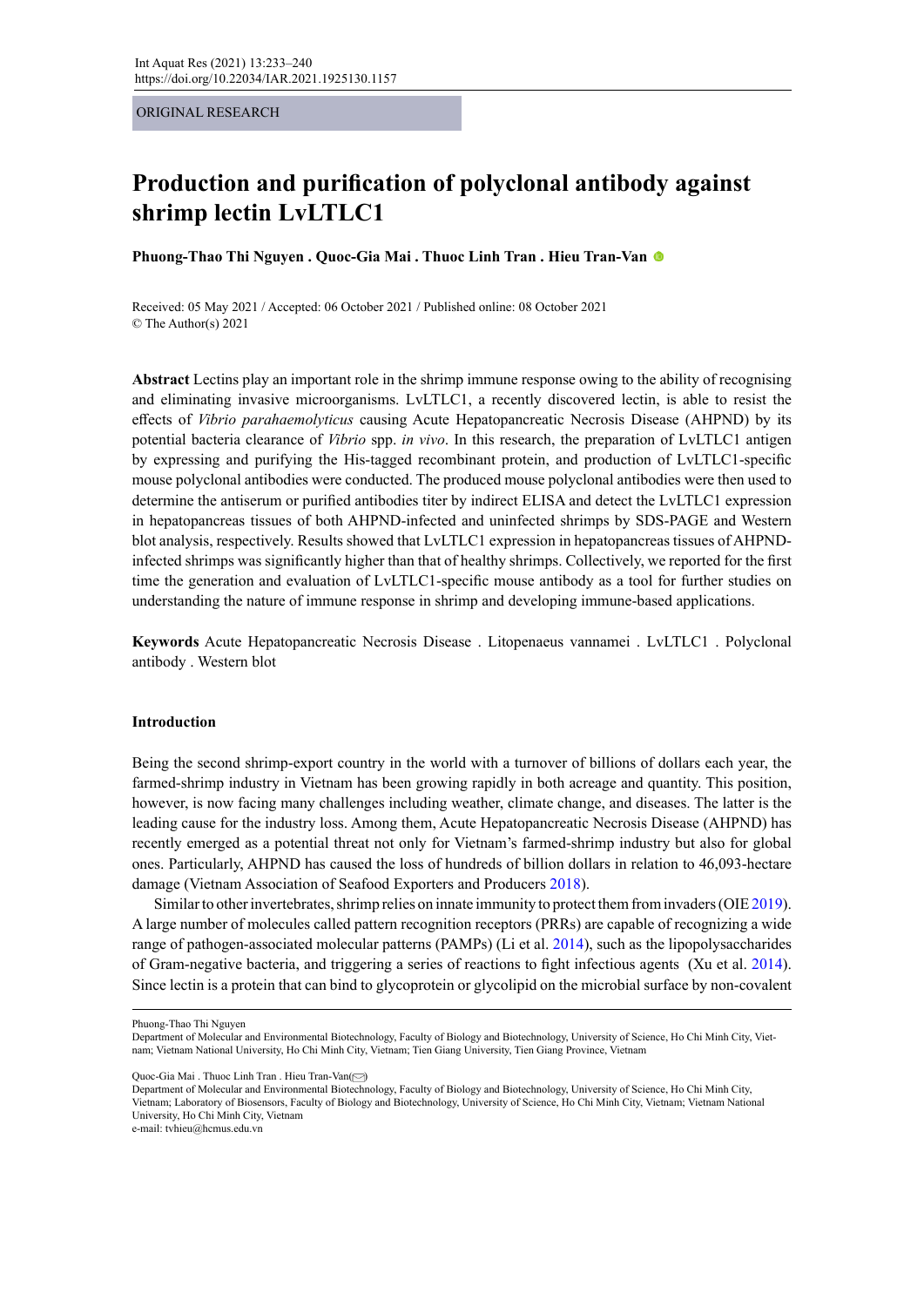bonds with carbohydrates without altering the carbohydrate structure (Iwanaga et al. 2005), it is particularly classified as PRR. Lectin from shrimp has been shown to participate in a wide range of innate immune responses including pathogen identification, bacterial agglutination, microbicide and antivirus, enhanced opsonization, and cell encapsulation (Nyholm SV et al. 2012; Wongpanya et al. 2017; Liang et al. 2019). The discovery of new lectins from shrimp is crucial for developing tools and strategies for prevention and treatment of diseases in farmed shrimp.

Although there have been several lectins identified in shrimp species including C-type, M-type, L-type, P-type, fibrinogen-like domain lectins, calreticulin/calnexin, the majority of shrimp lectin researches has only focused on characterizing C-type lectin. This prompts a need for an insight of other lectins on the understanding of shrimp immune response. With the exception of the newly identified LvLTLC1 from *L. vannamei,* and tiger prawn *Marsupenaeus japonicus* (Xu et al. 2014) is the only known L-type lectin has been characterized.

L-type lectins were found to interact with N-glycans of glycoproteins by a domain-recognizing luminal carbohydrate (Kamiya et al. 2008). Recently, a new L-type lectin, named LvLTLC1, has been proven to provide the immunity support on cultured shrimp contracted with some bacteria including *V. parahaemolyticus*, the causative agent of AHPND in shrimp. LvLTLC1, therefore, has demonstrated its potential in *Vibrio* spp. clearance *in vivo*, and could provide an option for AHPND treatments (Tian et al. 2017). Therefore, there is an unmet need for LvLTLC1-specific antibodies to study the nature of immune response against pathogens in shrimp and to develop immune-based methods such as ELISA or Western blot to deduce the pathogenicity. However, there are no LvLTLC1-specific antibodies commercially available.

In this research, the preparation of LvLTLC1 antigens by expressing and purifying the His-tagged recombinant LvLTLC1 proteins (Nguyen et al. 2020), and production of LvLTLC1-specific mouse polyclonal antibodies were described. The produced mouse polyclonal antibodies were then used to detect LvLTLC1 expression in hepatopancreas tissues of both AHPND-infected and uninfected shrimps.

### **Materials and methods**

#### Materials and strain

Both naturally AHPND-infected and uninfected white leg shrimps *L. vannamei* collected from farmsin Tien Giang Province, Vietnam were used for extraction of LvLTLC1 and identification of its tissue distribution. The AHPND status was confirmed using PCR and kindly provided by Mai-Hoang et al. (2021). The recombinant *E. coli* pET-LvLTLC1 plasmid BL21(DE3) strain (Nguyen et al. 2020) was used to express the recombinant LvLTLC1 protein.

## LvLTLC1 antigens preparation

Optimized temperature and concentration of isopropyl-β-D-thiogalactopyranoside (IPTG) (Biobasic, UK) were gained via survey to enhance the expression of LvLTLC1 protein synthesized by transforming the pET-LvLTLC1 plasmid into *E*. *coli* strains BL21(DE3) (data not shown). The final soluble recombinant protein was induced without IPTG for 20 hours at 16˚C (in Luria Bertani Broth-Ampicillin (LB-Amp) supplemented with 2% ethanol) (Nguyen et al. 2020). Centrifugation at 6,000 rpm for 5 minutes was applied to obtain the biomass, which was then resuspended in lysis buffer (0.5 M NaCl, 0.02 M NaH<sub>2</sub>PO<sub>4</sub>, 0.025 M imidazole, 2 mM dithiothreitol, 10% glycerol, and 1.5% Triton X-100) and disrupted by sonication (Microson Misonix incorporation, USA). The supernatant was collected through centrifuging at 10,000 rpm for 30 minutes at 4°C prior to transferring into a 5 ml His-Trap column connected with the FPLC ( $\angle$ AKTA, GE Healthcare, USA) for recombinant LvLTLC1 protein purification. The binding buffer (0.5 M NaCl, 0.02 M NaH<sub>2</sub>PO<sub>4</sub>, 0.025 M imidazole, 2 mM dithiothreitol, 10% glycerol, and 1.5% Triton X-100) was used for washing step prior to eluting the recombinant LvLTLC1 proteins by binding buffer supplemented with 0.5M imidazole (Nguyen et al. 2020). The quality of eluted protein fractions after purification was confirmed by 15% SDS-PAGE gel electrophoresis and analyzed by Gel-Pro Analyzer. The Bradford protein assay was used to determine the concentration of total protein.

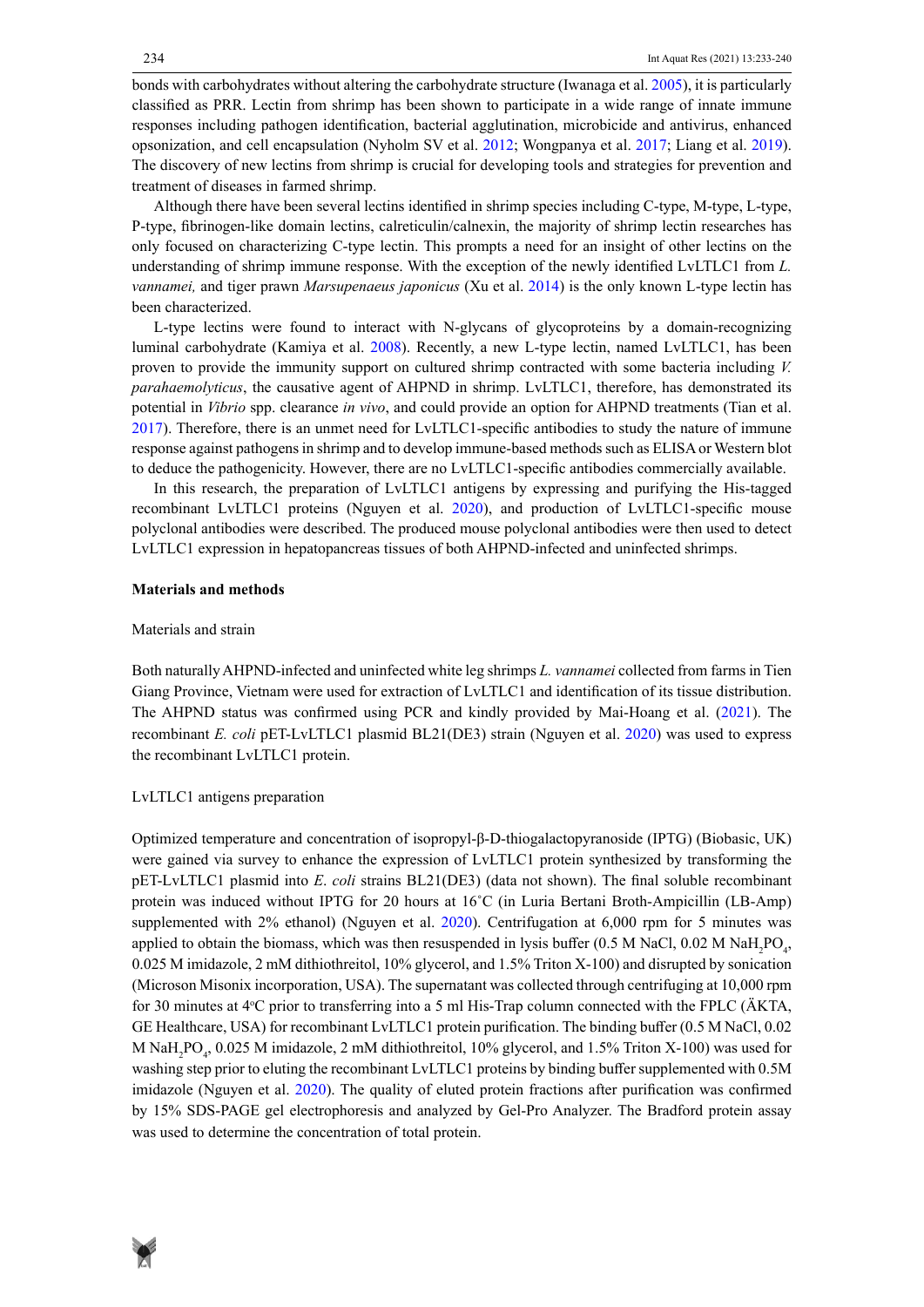Production of LvLTLC1-specific mouse polyclonal antibody

Animals were maintained in the experimental animal facility, and experiments were performed in accordance with the guideline approved by The Animal Care and Use Committee of University of Science in Ho Chi Minh City. Three male Swiss mice, whose weight ranged from 20 to 25 grams, were acclimated for 2 to 4 days. A solution consists of 100 µg purified LvLTLC1 recombinant protein (per mouse) previously dissolved in 200 µl phosphate-buffered saline (PBS) buffer, then emulsified with complete Freund's adjuvant (Santa Cruz, USA) at a ratio of 1:1 before injecting in the mice. During the next four weeks, mice were repeatedly immunized each week with 50 µg LvLTLC1 protein emulsified in incomplete Freund's adjuvant (Santa Cruz, USA). Mouse blood samples were collected seven days after the last injection, and antiserum was obtained by centrifugation at  $3,500$  rpm for 5 minutes at  $4^{\circ}$ C. In addition, prior to the immunization scheme, blood samples were collected and used as a negative control for indirect ELISA analysis.

Determination of antiserum or purified antibodies titer by indirect ELISA analysis

Firstly, purified LvLTLC1 antigen were diluted to 20  $\mu$ g/ml in the coating buffer (15 mM Na<sub>2</sub>CO<sub>3</sub>, 35 mM NaHCO<sub>3</sub>, 250 mM NaCl, 0.02% NaN<sub>3</sub>, pH 9.5). Secondly, prepared antigen was coated overnight at 25°C on a 96-well ELISA plate with 100 μl per well. After that, the plate was washed three times with washing buffer (PBS supplemented with 0,1% Tween-20) and blocked with 200 μL of blocking buffer (3% bovine serum albumin BSA in PBST buffer), then incubated for 1 hour at  $25^{\circ}$ C. Subsequently, 100  $\mu$ l of twofold serially diluted mouse anti-LvLTLC1 serum or purified antibodies (1:500 to 1:256,000) was added to all wells and incubated at 25 °C for 3 hours prior to washing five times with a washing buffer. Then, incubating the plate with anti-mouse IgG conjugated horseradish peroxidase (HRP) (dilution 1:10,000). 3,3′,5,5′-Tetramethylbenzidine (TMB) conversion was detected by the visible blue-colored solution on the wells. The reaction was terminated by 50 µl of stop solution (2N HCl) after 30 minutes of development. Finally, the plate was analyzed on a microplate reader of 450 nm (Thermo Scientific, USA).

Purification of LvLTLC1-specific mouse polyclonal antibody

The antiserum was then purified by HiTrap rProtein A FF column (GE Healthcare, USA). The antibody purification was proceeded following the instruction manual. The antibody purity and concentration were determined using SDS-PAGE, Gel Pro Analyzer, and Bradford assay.

Extraction and tissue distribution of LvLTLC1

Collection of hepatopancreas, stomach, gills, heart, walking leg, and intestine tissues (5mg per sample) from healthy *L. vannamei* were frozen and homogenized in 300 µl of ice-cold lysis buffer (150mM NaCl, 1% Triton X-100, 0.1% SDS, 50mM Tris-HCl pH 8). During homogenization, a 300-600 µl lysis buffer was added and the mixture was continuously agitated for 2 hours at  $4^{\circ}$ C. Subsequently, the homogenate was centrifuged at 13,000 rpm for 30 minutes at 4°C. The obtained supernatant was placed on ice for the next steps.

Total lysate proteins were processed and separated by SDS-PAGE on 15% gel prior to immunoblotting. The transferred membrane was blocked with a blocking buffer  $(0.5\% BSA (w/v)$  in PBST buffer) for 1 h and then incubated with LvLTLC1-specific mouse polyclonal antibody for 3 hours at 25°C. Next, the washing step was carried out five times with PBST buffer and the membrane was incubated for 3 hours at 25°C with anti-mouse IgG conjugated HRP. Primary and secondary antibodies were added at dilutions of 1:500 and 1:15,000, respectively. Later, repeating the washing step five times with PBST buffer and the targeted bands were detected by TMB solution (Thermo Scientific, USA).

## **Results and discussion**

LvLTLC1 antigens preparation

LvLTLC1 antigens obtained from the soluble fraction were subjected to immobilized metal ion affinity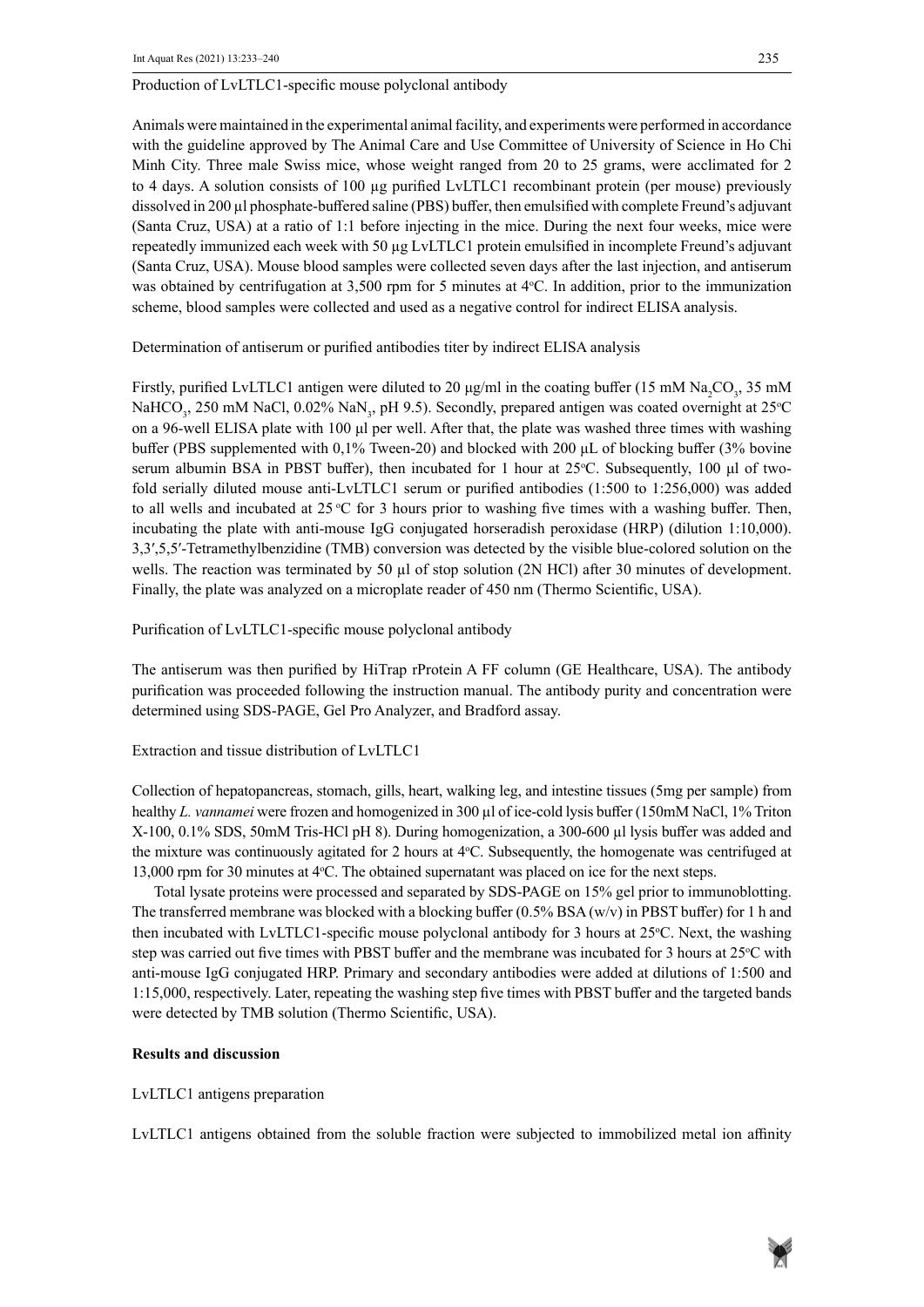

 $\frac{3}{2}$  washing sample, 4 = elution samples **before purification**, 2 =  $\frac{1}{2}$  $\frac{1}{2}$  =  $\frac{1}{4}$  = elements samples, 4  $\frac{1}{2}$  = elements samples, 4  $\frac{1}{2}$ **Fig. 1** Purification of LvLTLC1 antigens. M = protein marker, 1 = total protein samples before purification, 2 = flow-through sample,



**Fig. 2** Crude antiserum titration by indirect ELISA

chromatography (IMAC) to purify the target protein. Due to being fused to the 6x His-tag, LvLTLC1 protein had a high affinity with  $Ni^{2+}$  in the His-Trap column. Unbound proteins were discarded through the column, while weakly bound proteins were washed using low-concentration imidazole solution, leaving only His-tag fused proteins bound. Finally, the target protein was eluted from the column by an adequate imidazole elution buffer. Due to weak or no interaction with  $Ni^{2+}$ , the majority of protein in the soluble fraction flowed out of the column (Fig. 1, lane 2). Unwanted binding proteins were washed with imidazole solution with a concentration nearly as high as the elution buffer, hence a small amount of LvLTLC1 was washed out as well. However, this step was crucial to ensure the purity of the target protein (Fig. 1, lane 3). Despite the small amount of impurities, the purity of collected LvLTLC1 reached 92%. Therefore, it could conclude that the protein was purified (Fig. 1, lane 4).

#### **Determination of antiserum titer by indirect ELISA analysis**

Antiserum titer was determined by measuring O.D. at 450 nm  $OD_{450nm}$ ) with high  $OD_{450nm}$  value reflected strong antiserum-antigen reactions while low value indicated insignificant interactions. The OD values of antiserums and pre-immunized mouse serum dilutions were shown in Fig. 2 The  $OD<sub>450nm</sub>$  result of postimmunized mice was significantly higher than compared to the pre-immunized samples, and the value

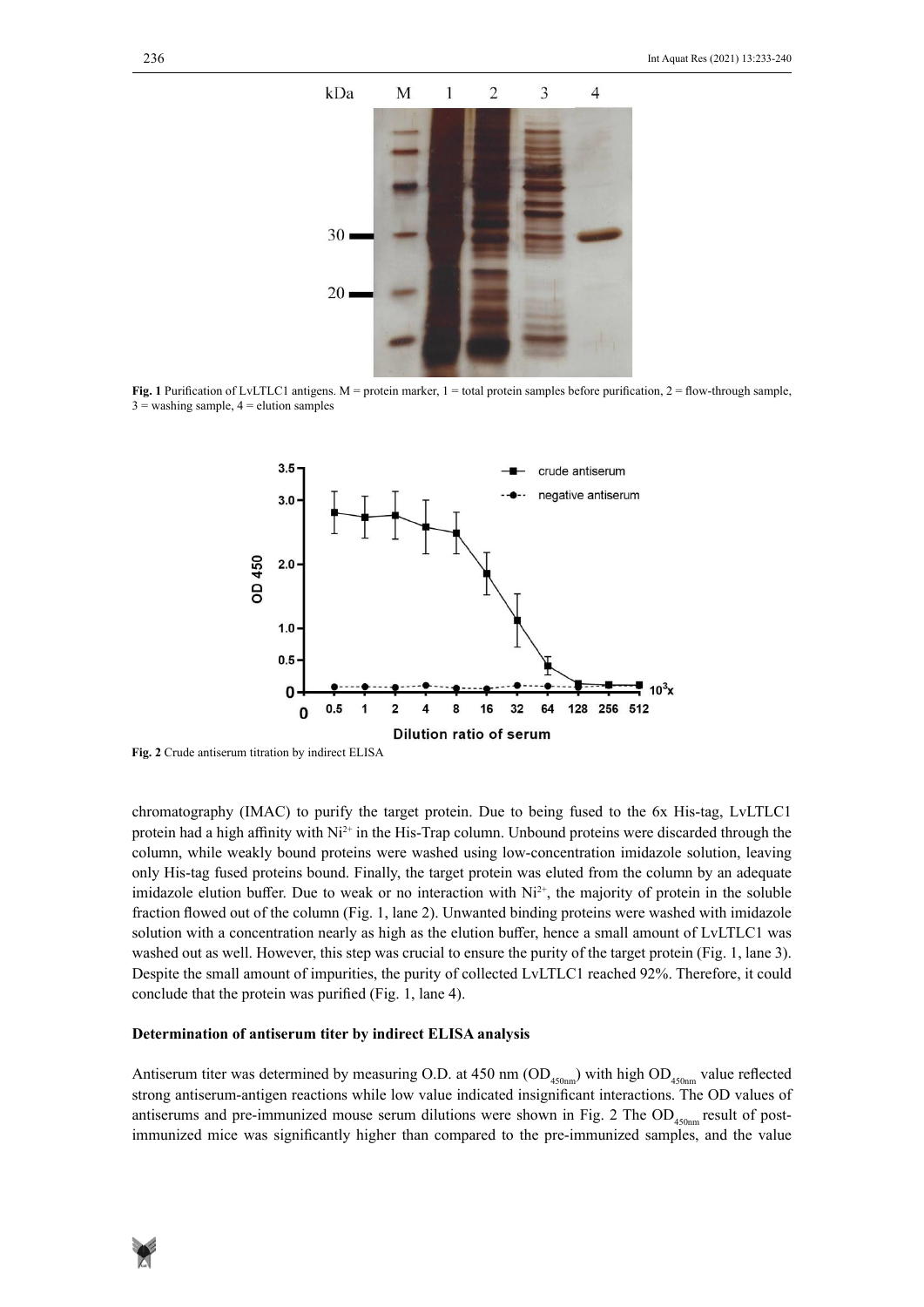

samples before loading,  $2 =$  flow-through sample,  $3 =$  washing sample,  $4 =$  elution samples samples before loading, 2 = flow-through sample, 3 = washing sample, 4 = elution samples **Fig. 3** Purification of LvLTLC1-specific mouse polyclonal antibodies.  $M =$  low molecular weight protein marker,  $1 =$  protein



**Fig. 4** Purified antiserum titration by indirect ELISA **Fig. 4** Purified antiserum titration by indirect ELISA

gradually dropped in each dilution. Meanwhile, the  $OD_{450nm}$  level in pre-immunized mice was almost zero, and there was no fluctuation when increasing the dilution. The results indicated that LvLTLC1-specific mouse polyclonal antibodies in antiserum were able to specifically react with LvLTLC1 antigens while the negative control serum gave no significant signal. The titer of LvLTLC1-specific mouse polyclonal antibodies was calculated at 128,000 indicating that the polyclonal antibodies were highly sensitive to LvLTLC1 antigen.

## Purification of LvLTLC1-specific mouse polyclonal antibodies

After collecting, there were still many impurities in the serum, which required a further purification step to achieve higher purity for efficient subsequent experiments. As antibodies bind to protein A through the Fc region; in this study, the polyclonal antibodies were purified by affinity chromatography with HiTrap rProtein A FF column. It could be observed that many impurities were removed at the sampling (Fig. 3, lane 2) and column washing (lane 3) steps. Thereby, after the purification step with protein A affinity chromatography column, protein impurities were removed significantly. Moreover, in lane 4 (protein in elution sample) there were two protein bands at the 45-66 kDa and 20.1 to 30 kDa bands. These two protein bands were sized corresponding to the heavy chains (about 50 kDa) and light chains (25 to 30 kDa) of antibodies. When compared with pre-purified antiserum, a large portion of contaminants was discarded, thereby enhancing the purity of the antiserum. This allowed concluding that polyclonal antibodies from mice were captured and purified.

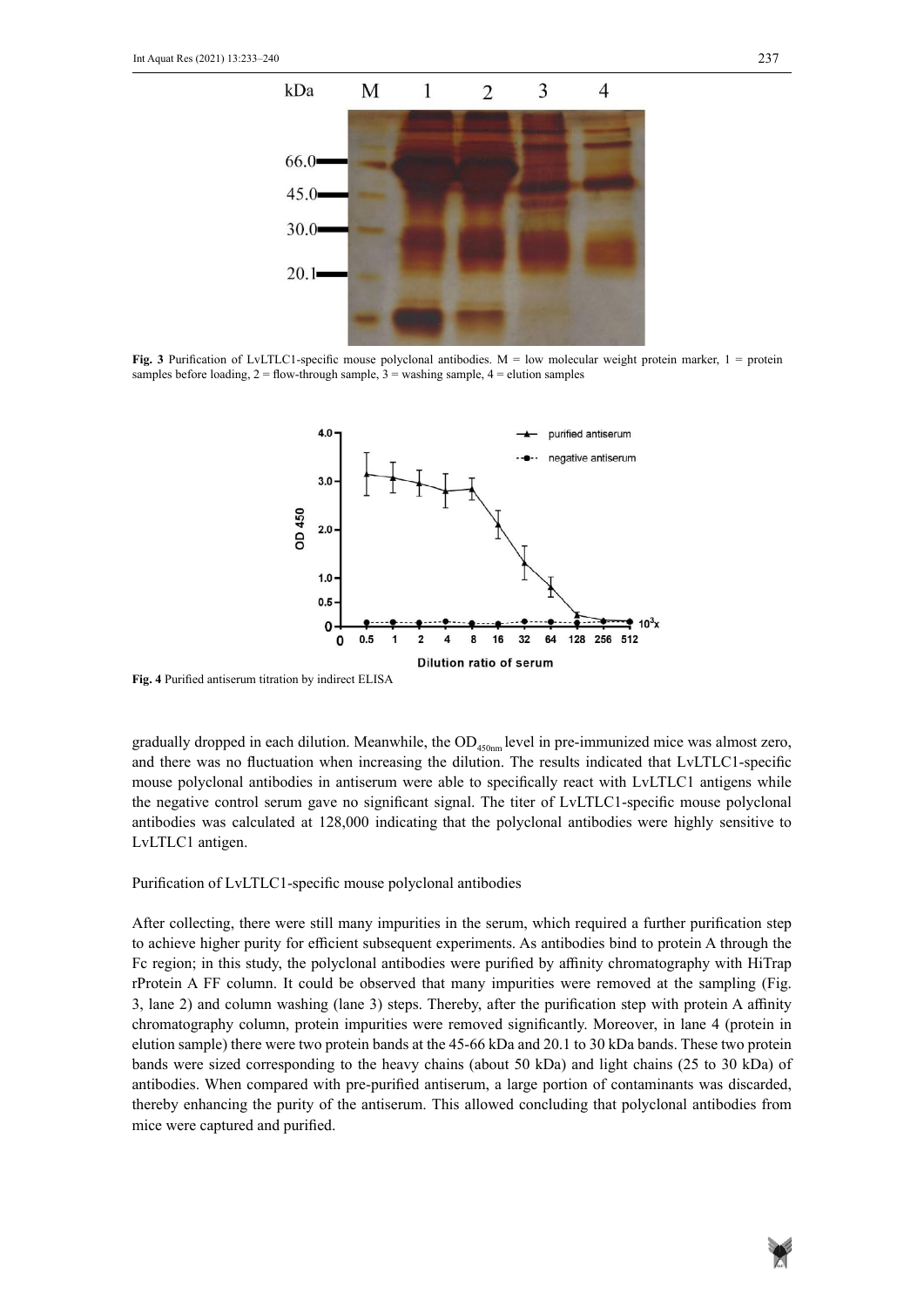

**Fig. 5** Tissue distribution of LvLTLC1. (A) SDS-PAGE. (B) Western blot, M = low molecular weight protein marker, 1 = recombinant LvLTLC1, 2 = stomach, 3 = heart, 4 = intestine,  $5 =$  gills, 6 = hepatopancreas, 7 = walking leg tissue samples



AHPND-infected shrimps was analyzed by SDS-PAGE (A) and Western blot (B). And Western blot (B). And Western blo **Fig. 6** Total protein of hepatopancreas tissues of AHPND-infected shrimps was analyzed by SDS-PAGE (A) and Western blot (B).  $M =$ low molecular weight protein marker, 1 = recombinant LvLTLC1, 2 = hepatopancreas of healthy shrimp, 3 = hepatopancreas of

## Determination of the purified antibody titer

The titer of the purified antibody was confirmed by the described method. Based on the obtained ELISA results, the OD values were significantly improved in comparison with the previous section as the antibody titer increased to 256,000. Obviously, the purified antibody would have been more effective in binding with the LvLTLC1 antigen. For that reason, the purified antibody would be used in the subsequent study on Western blot of LvLTLC1.

## Extraction and tissue distribution of LvLTLC1

Polyclonal anti-LvLTLC1 antibodies were used to detect the protein in different organs. Protein was retrieved from these organs with the method as described, and subsequent SDS-PAGE and Western blot steps were performed. The SDS-PAGE result showed the presence of a 30-kDa band, equivalent to the recombinant LvLTLC1 mass. Also, the same size could be observed in almost all tissues tested except for walking legs. The Western blot result basically confirmed the prediction that these bands were shrimp LvLTLC1 with the expression level differed from organ to organ. Particularly, LvLTLC1 protein extraction was higher in gills, hepatopancreas, and intestines in comparison with stomach, heart, and intestine tissues (Fig. 5).

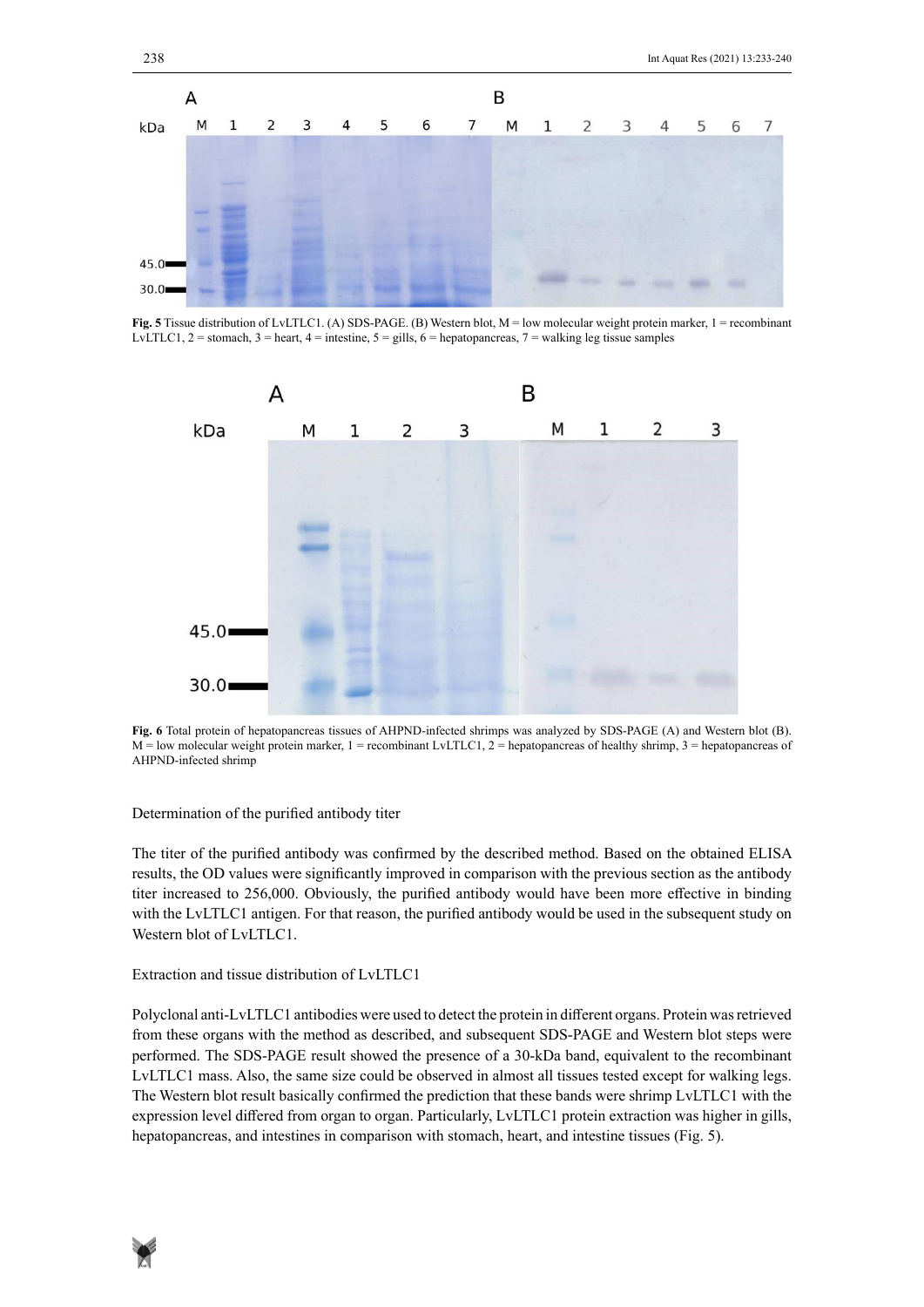The high concentrations of LvLTLC1 protein expression in gills and especially hepatopancreas, along with its potential bacteria clearance of *Vibrio* spp. in vivo (Tian et al. 2017), prompt us to test the modulation of LvLTLC1 lectin expression in AHPND-infected shrimps. Therefore, hepatopancreas tissues of AHPNDinfected shrimps were collected by the same method. This mixture was then extracted and evaluated for expression level of the LvLTLC1 targeted protein in comparison to healthy shrimp hepatopancreas tissues. Data on the SDS-PAGE and Western blot analysis showed LvLTLC1 expressing in hepatopancreas tissues of AHPND-infected shrimps was significantly higher than that of healthy shrimps.

Compared with previous publications, in the study by Ji PF et al., which demonstrated that lectin increased expression when Litopenaeus vannamei were immunized by lipopolysaccharides, the structural component of the outer membrane of Gram-negative bacteria in general and *Vibrio* spp. in particular, thus the results of this study were in line with the published data (Ji PF et al. 2009). It was worth noting that the lectin studied by Ji PF et al. was a C-type lectin, which is a well-known and long-discovered lectin rather than an L-type lectin. Therefore, the results provided more evidence for a new type of hepatopancreasproduced lectin played an important role in the shrimp immune response when it encounters pathogens. However, further researches are needed to warrant in detail the molecular mechanisms of LvLTLC1 in the *L. vannamei* immune response to pathogens, especially in shrimps infected with AHPND.

## **Conclusions**

This research has purified the recombinant LvLTLC1 protein with 92% purity in order to produce polyclonal anti-LvLTLC1 antibodies. In addition, the titer of the purified polyclonal antibodies was 256,000 indicating that it was highly sensitive to LvLTLC1 antigen. Moreover, as can be observed on the SDS-PAGE and Western blot analysis, LvLTLC1 expression in hepatopancreas tissues of AHPND-infected shrimps was significantly higher than that of healthy shrimps. To our knowledge, this work documented for the first time the production of polyclonal antibodies against LvLTLC1.

#### **List of abbreviations**

| <b>AHPND</b> | Acute Hepatopancreatic Necrosis Disease |
|--------------|-----------------------------------------|
| PRRs         | <b>Pattern Recognition Receptors</b>    |
| <b>PAMPs</b> | Pathogen Associated Molecular Patterns  |
| <b>IPTG</b>  | Isopropyl-β-D-thiogalactopyranoside     |
| $LB-Amp$     | Luria Bertani Broth-Ampicillin LB-Amp   |
| <b>PBS</b>   | Phosphate Buffered Saline               |
| <b>HRP</b>   | Horseradish Peroxidase                  |
| <b>TMB</b>   | 3,3',5,5'-Tetramethylbenzidine          |
|              |                                         |

**Conflict of interest** The authors declare that they have no conflict of interest.

**Authors' contributions** PTTN and HTV carried out the molecular genetic studies, participated in the sequence alignment and drafted the manuscript. QGM carried out the immunoassays. HTV participated in the sequence alignment. TLT participated in the design of the study and performed the statistical analysis. HTV and PTTN conceived of the study, and participated in its design and coordination and helped to draft the manuscript. All authors read and approved the final manuscript.

**Acknowledgements** This research was supported by the Department of Science and Technology of Tien Giang Province through grant ĐTNN 05/19.

#### **References**

- Iwanaga S, Bok LL (2005) Recent advances in the innate immunity of invertebrate animals. Int J Biochem Mol Biol 39(2):113. doi: [10.5483/bmbrep.2005.38.2.128](https://doi.org/10.5483/bmbrep.2005.38.2.128)
- Kamiya Y, Kamiya D, Yamamoto K, Nyfeler B, Hauri HP (2008) Molecular basis of sugar recognition by the human L-type lectins ERGIC-53, VIPL, and VIP36. J Biol Chem 283(4):1857-61. doi:10.1074/jbc.m709384200
- Ji PF, Yao CL, Wang ZY (2009) Immune response and gene expression in shrimp (*Litopenaeus vannamei*) hemocytes and hepatopancreas against some pathogen-associated molecular patterns. Fish Shellfish Immunol 27(4):563-570. doi:10.1016/j. fsi.2009.08.001
- Li M, Li C, Ma C, Li H, Zuo H, Weng S, Chen X, Zeng D, He J, Xu X (2014) Identification of a C-type lectin with antiviral and antibacterial activity from pacific white shrimp *Litopenaeus vannamei*. Dev Comp Immunol 46(2): 231-240. doi:10.1016/j. dci.2014.04.014
- Liang Z, Yang L, Zheng J, Zuo H, Weng S, He J, Xu X (2019) A low-density lipoprotein receptor (LDLR) class A domain-containing C-type lectin from *Litopenaeus vannamei* plays opposite roles in antibacterial and antiviral responses. Dev Comp Immunol 92:29-